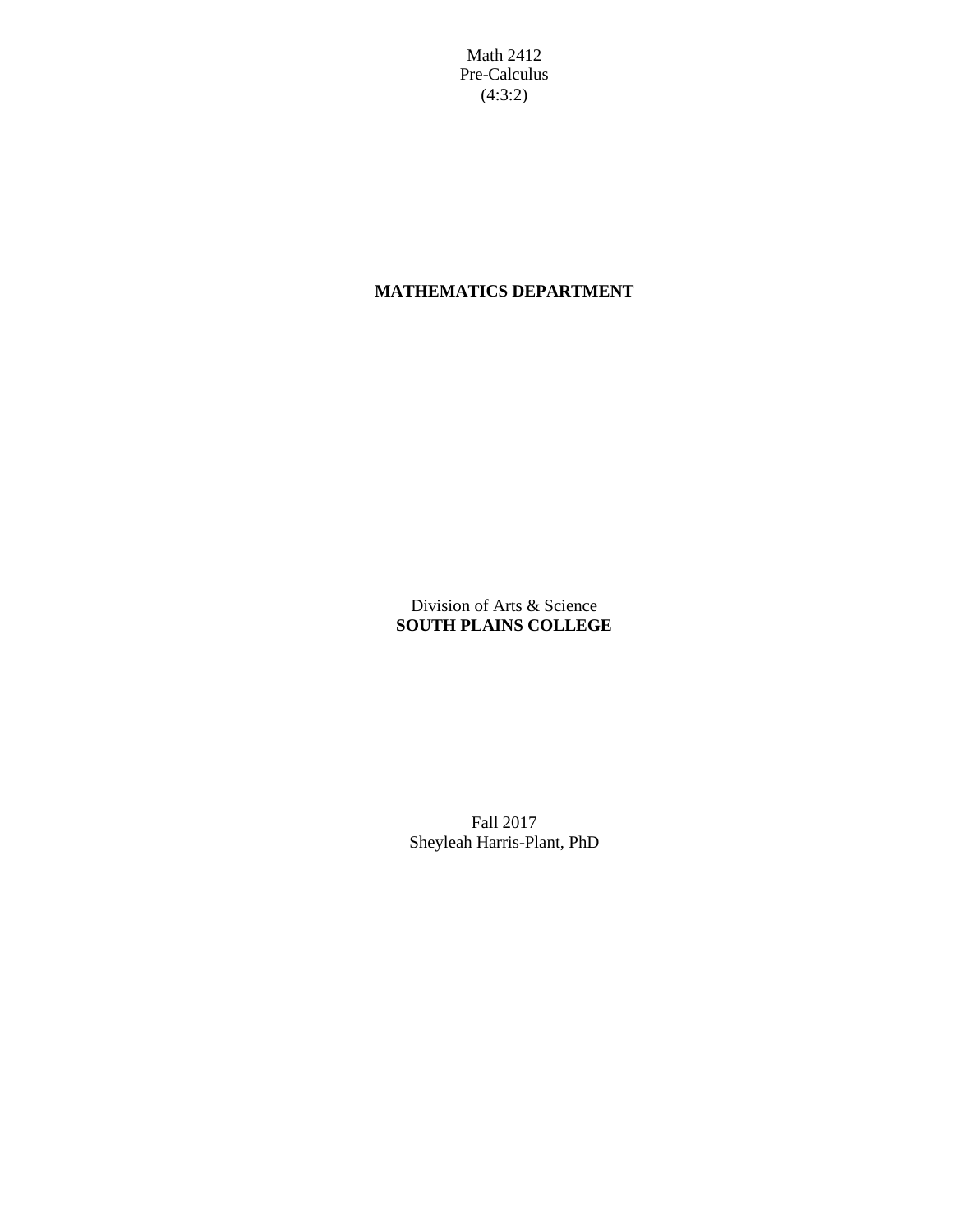**Mathematics 2412 – Pre-Calculus**

**Section:** 001, Monday and Wednesday, 8:30 A.M. **Room:** Levelland Mathematics Building 121

**"Intelligence plus character – that is the goal of true education." –** Dr. Martin Luther King, Jr.

**"Hard work is required, but must also produce value." –** Norman Chaffee

**"True knowledge exists in knowing that you know nothing." –** Socrates

**"There is no end to education. It is not that you read a book, pass an examination, and finish with education. The whole of life, from the moment you are born to the moment you die, is a process of learning." –** Jiddu Krishnamurti

**"In the United States, we experience many freedoms. Two of these freedoms include: the freedom to succeed and the freedom to fail. Which one will you choose?" –** Alan Worley

| <b>Instructor: Sheyleah V. Harris-Plant, PhD</b> | <b>Office Hours: (on the Levelland Campus)</b> |  |                            |           |           |
|--------------------------------------------------|------------------------------------------------|--|----------------------------|-----------|-----------|
| <b>Room:</b> Levelland Math Building 104         | <b>Monday</b>                                  |  | Tuesday Wednesday Thursday |           | Friday    |
| <b>Phone:</b> $(806)$ 716-2665                   | 1300-1415                                      |  | 1300-1415 1300-1415        | 1300-1415 | 0900-1200 |
| <b>Email:</b> sharris@southplainscollege.edu     | Or by appointment                              |  |                            |           |           |

**Note about Office Hours:** Any student is more than welcome to visit during office hours, however, for the student's visit to be most efficient it is best to make an appointment. Students from other classes are often visiting during office hours and other college responsibilities often prevent office hours without notice.

**Reference Textbook:** *Precalculus*, Neal, Gustafson, and Hughes, 2013, Cengage Learning.

**Supplies:** Pencil, a 3 inch ring binder, loose-leaf paper, graph paper, ruler, stapler, and erasers (**TI-83 OR TI-84 CALCULATOR ALLOWED, NO TI-NSPIRES**)

#### **Course Description**

This course covers the study of algebraic, polynomial, rational, exponential, logarithmic and trigonometric functions. Topics in analytic geometry are covered.

#### **Course Purpose**

The purpose/rationale/goal of this course is to acquaint the student with solutions to different mathematical problems. The course covers algebra, trigonometry, and analytic geometry.

#### **Course Requirements**

To maximize the potential to complete this course, a student should attend all class meetings, take notes and participate in class, complete all homework assignments and examinations including final examinations.

#### **Student Learning Outcomes/Competencies**

Upon successful completion of this course students will:

- 1. Demonstrate and apply knowledge of properties of functions.
- 2. Recognize and apply algebraic and transcendental functions and solve related equations.
- 3. Apply graphing techniques to algebraic and transcendental functions.
- 4. Compute the values of trigonometric functions for key angles in all quadrants of the unit circle measured in both degrees and radians.
- 5. Prove trigonometric identities.
- 6. Solve right and oblique triangles.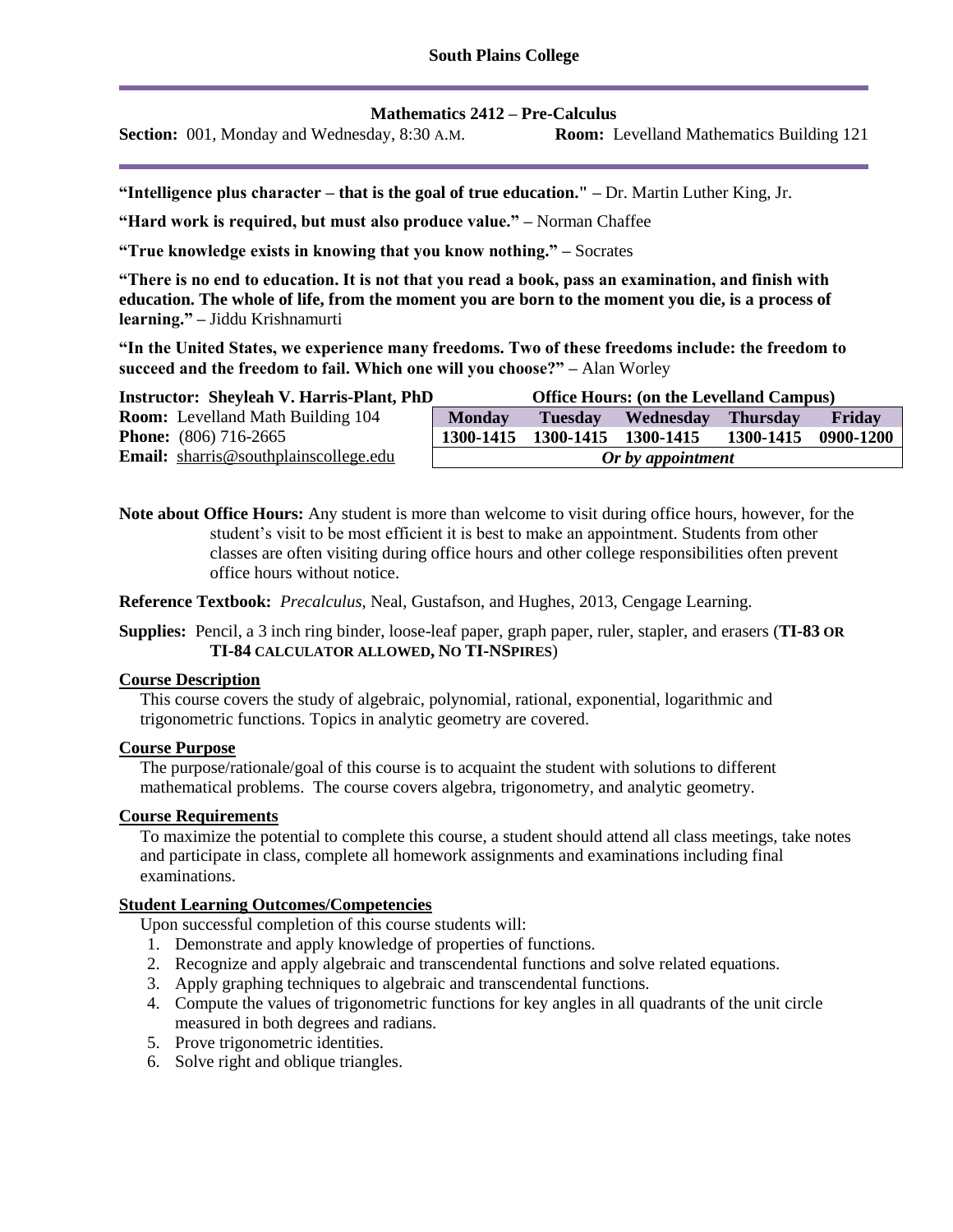## **Core Objectives**

#### *Communication Skills*

Effective development, interpretation, and expression of ideas through written, oral, and visual communication.

- Develop, interpret, and express ideas through written communication
- Develop, interpret, and express ideas through oral communication
- Develop, interpret, and express ideas through visual communication

### *Critical Thinking*

Creative thinking, innovation, inquiry, analysis, evaluation, and synthesis of information.

- Generate and communicate ideas by combining, changing, and reapplying existing information
- Gather and assess information relevant to a question
- Analyze, evaluate, and synthesize information

#### *Empirical and Quantitative Competency Skills*

The manipulation and analysis of numerical data or observable facts resulting in informed conclusions.

- Manipulate and analyze numerical data and arrive at an informed conclusion
- Manipulate and analyze observable facts and arrive at an informed conclusion

#### **Disclaimer**

The instructor reserves the right to alter any class policies as deemed necessary by the instructor or South Plains College, and will announce any changes in class. If a student has any questions about a change in policy ask the instructor for clarification.

To successfully complete the course objectives, the students must already be prepared to factor algebraic expressions, reduce, add, subtract, multiply, divide, and simplify rational expressions, and simplify, add, subtract, multiply and divide exponential and radical expressions.

#### **Class Cancellation**

In the event of class being cancelled by the school, the student will be responsible for the lecture material. The class will continue on the calendar presented. All information needed is on Blackboard and should be accessed by the student.

#### **Attendance Policy\***

Attendance and effort are the most important activities for success in this course. Records of your attendance are maintained throughout the semester. Four absences, *for any reason*, are allotted to the student for the semester. Tardies count as one-half (1/2) of an absence. Tardies will be applied for consistently being late to class, as deemed by the instructor and leaving class early. If this number is exceeded, the instructor has the right to drop you with a grade of F or an X, depending on their discretion. You can seek temporary reinstatement within a week after being withdrawn, assuming the student submits their syllabus receipt, but you must withdraw yourself from the course via the Admission and Records Office within two days of reinstatement. In the latter case, you will receive a W or a U. *After the two days have expired, the instructor has the right to drop you for a final time, after which there will be no reinstatement. THERE WILL BE NO WAITING UNTIL THE END OF THE SEMESTER TO WITHDRAW!*

### **Withdrawal**

If you wish to withdraw from this class for any reason, you must initiate the appropriate steps on your own. To withdraw from this class, you will need to go to the Admissions and Records office either on the Levelland campus or the Reese Center campus, and fill out a drop notification form, and pay \$5. The drop form can be obtained online in MySPC, under the Student Forms and Tools link. Please be aware that SPC may not permit an undergraduate student to drop a total of more than six courses (including any course a transfer student has dropped at another institution of higher education) if the student enrolled in college for the first time during the Fall 2007 academic term or any term subsequent to the Fall 2007 term.

\* The submission of the syllabus receipt is required.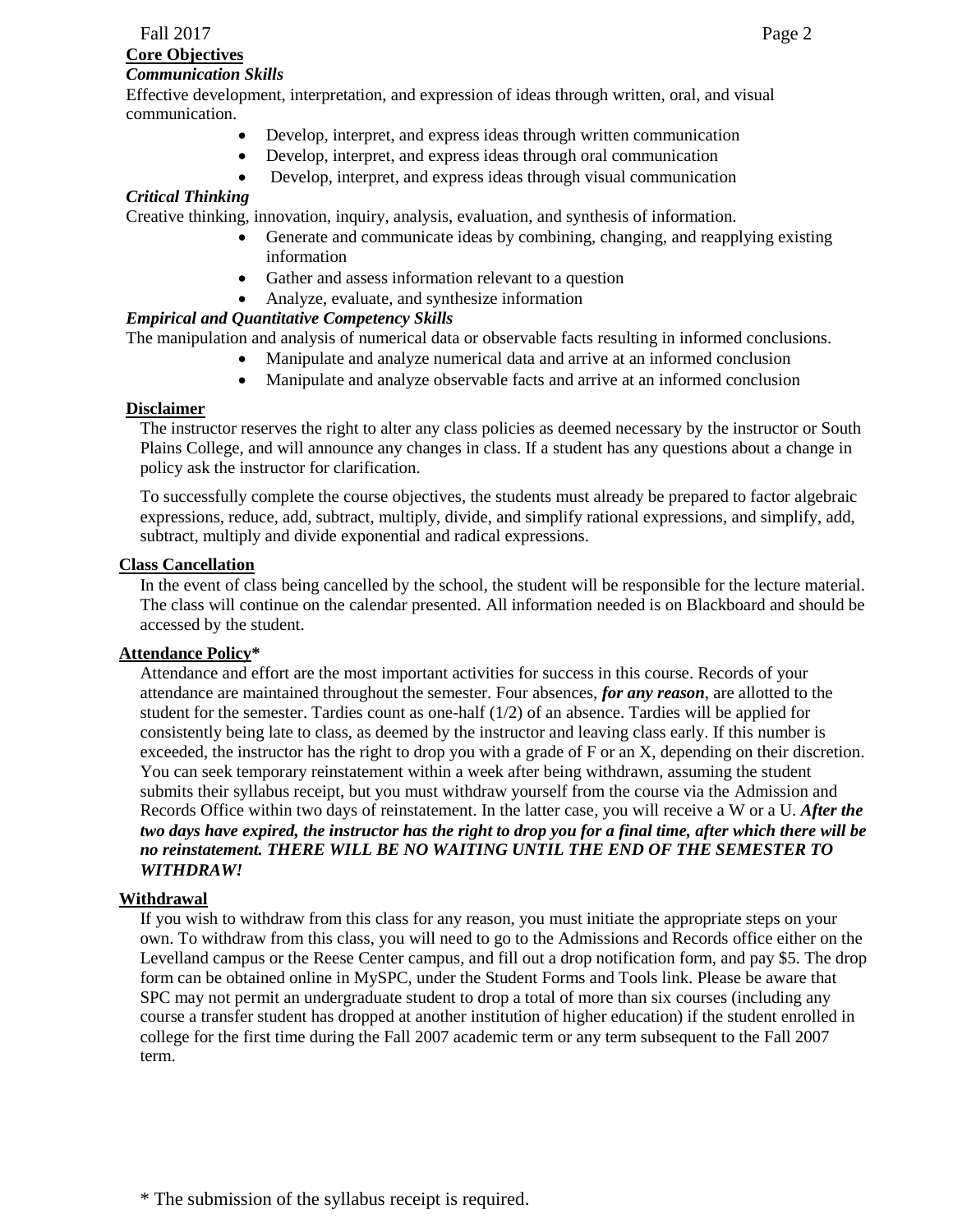## **Email Policy**

All students at South Plains College are assigned a standardized SPC e-mail account. Although personal e-mail addresses will continue to be collected, the assigned SPC e-mail account will be used as the official channel of communication for South Plains College. The Student Correspondence Policy can be found at www.southplainscollege.edu. To access the SPC student e-mail account, login to MySPC and click the SPC Google Mail option under Campus Bookmarks. (Copied from SPC Student Guide)

Since all students have an assigned SPC email, the instructor will only acknowledge, respond, and send emails to your assigned SPC email. This ensures all correspondence from the instructor is received by the intended recipient.

## **Final Grading Policy**

All grades are rounded from the tenths place. Upon the submission of grades at the end of the semester, **ALL GRADES ARE FINAL!**

| <b>Grading Scale</b>                                                                               |                            | <b>Assignment Weights</b>  |                |            |  |
|----------------------------------------------------------------------------------------------------|----------------------------|----------------------------|----------------|------------|--|
| 90 or above<br>A<br>B<br>80 to 89<br>C<br>70 to 79<br>60 to 69<br>D<br>59 and Below<br>$\mathbf F$ |                            | <b>Practice Assessment</b> |                | 32 points  |  |
|                                                                                                    | Portfolio                  | $2 \omega$ 4 points        | 8 points       |            |  |
|                                                                                                    |                            | Quizzes                    | 10 @ 1 point   | 10 points  |  |
|                                                                                                    |                            | <b>Notes</b>               | 28 @ 0.5 point | 14 points  |  |
|                                                                                                    | <b>Aptitude Assessment</b> |                            | 68 points      |            |  |
|                                                                                                    | Exams                      | $4 \otimes 12$ points      | 48 points      |            |  |
|                                                                                                    | <b>Final Exam</b>          | 1 @ 20 points              | 20 points      |            |  |
|                                                                                                    |                            | <b>Total Points</b>        |                | 100 points |  |
|                                                                                                    |                            | <b>Extra Credit Points</b> |                |            |  |
|                                                                                                    | Quizzes                    | $4 \& 1$ point             | 4 points       |            |  |
|                                                                                                    |                            | Looking Ahead to Calculus  | 11 $@$ 1 point | 11 points  |  |

### **All supplemental material and your current grade are available all semester on South Plains College's Blackboard server.**

### **Feedback**

The instructor will usually return feedback by the next class day; however they reserve the right to have one (1) week to grade assignments and post grades from the due date.

### **Religious Holy Days**

In accordance with Section 51.911, Texas Education Code, South Plains College will allow a student who is absent from class for the observance of a religious holy day to take an examination or complete an assignment scheduled for that day within seven (7) calendar days after the absence. Students are required to file a written notification of absence with each instructor within the first fifteen (15) days of the semester (**Monday, 18 September 2017**) in which the absence will occur. Forms for this purpose are available in the Student Services Office along with instructions and procedures. "Religious holy days" means a holy day observed by a religion whose place of worship is exempt from property taxation under Section 11.20, Tax Code. (copied from current South Plains College catalog)

### **Diversity Statement**

In this class, the teacher will establish and support an environment that values and nurtures individual and group differences and encourages engagement and interaction. Understanding and respecting multiple experiences and perspectives will serve to challenge and stimulate all of us to learn about others, about the larger world and about ourselves. By promoting diversity and intellectual exchange, we will not only mirror society as it is, but also model society as it should and can be. (copied from current South Plains College Faculty Handbook)

\* The submission of the syllabus receipt is required.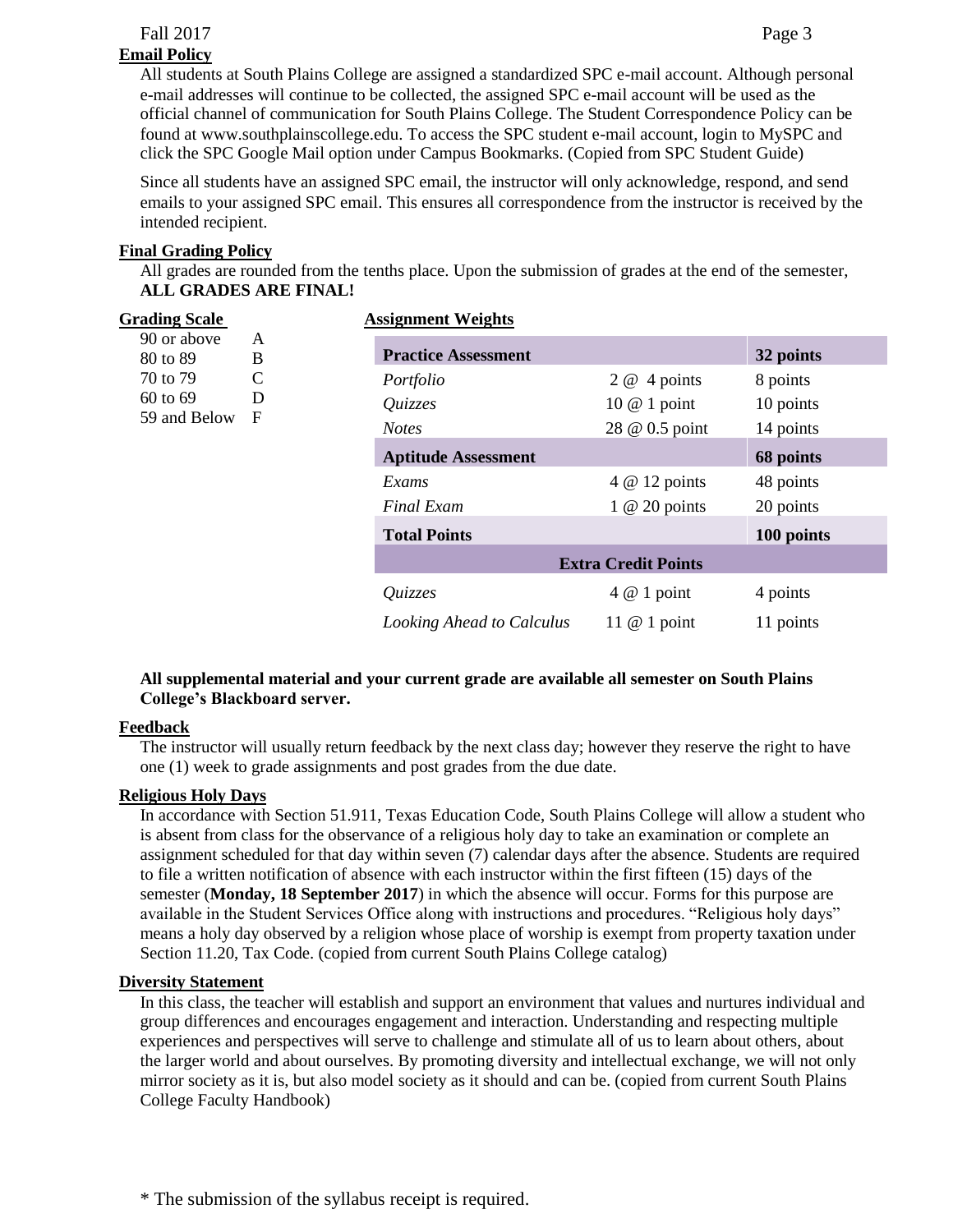#### **Disabilities Statement**

Students with disabilities, including but not limited to physical, psychiatric, or learning disabilities, who wish to request accommodations in this class should notify the Disability Services Office early in the semester so that the appropriate arrangements may be made. In accordance with federal law, a student requesting accommodations must provide acceptable documentation of his/her disability to the Disability Services Office. For more information, call or visit the Disability Services Office at Levelland Student Health & Wellness Center 806-716-2577, Reese Center (also covers ATC) Building 8: 806-716-4675, Plainview Center Main Office: 806-716-4302 or 806-296-9611, or the Health and Wellness main number at 806-716-2529. (copied from current South Plains College Faculty Handbook)

#### **Sexual Misconduct**

As a faculty member, I am deeply invested in the well-being of each student I teach. I am here to assist you with your work in this course. If you come to me with other non-course-related concerns, I will do my best to help.

It is important for you to know that all faculty members are mandated reporters of any incidents of sexual misconduct. That means that I cannot keep information about sexual misconduct confidential if you share that information with me. Dr. Lynne Cleavinger, the Director of Health & Wellness, can advise you confidentially as can any counselor in the Health & Wellness Center. They can also help you access other resources on campus and in the local community. You can reach Dr. Cleavinger at 716-2563 or [lcleavinger@southplainscollege.edu](mailto:lcleavinger@southplainscollege.edu) or go by the Health and Wellness Center. You can schedule an appointment with a counselor by calling 716-2529.

### **Campus Concealed Carry**

Campus Concealed Carry - Texas Senate Bill - 11 (Government Code 411.2031, et al.) authorizes the carrying of a concealed handgun in South Plains College buildings only by persons who have been issued and are in possession of a Texas License to Carry a Handgun. Qualified law enforcement officers or those who are otherwise authorized to carry a concealed handgun in the State of Texas are also permitted to do so. Pursuant to Penal Code (PC) 46.035 and South Plains College policy, license holders may not carry a concealed handgun in restricted locations. For a list of locations, please refer to the SPC policy at: [\(http://www.southplainscollege.edu/human\\_resources/policy\\_procedure/hhc.php\)](http://www.southplainscollege.edu/human_resources/policy_procedure/hhc.php)

Pursuant to PC 46.035, the open carrying of handguns is prohibited on all South Plains College campuses. Report violations to the College Police Department at 806-716-2396 or 9-1-1.

### **Academic Honesty, Equal Opportunity**

You are expected to uphold the ideas of academic honesty. All work that is graded must be your own. This policy applies to all work attempted in this course. If this policy is violated the student will receive an **F** for the assignment and will be dropped with an **F**. For more details on what is considered cheating, see the South Plains College catalog.

South Plains College strives to accommodate the individual needs of all students in order to enhance their opportunities for success in the context of a comprehensive community college setting. It is the policy of South Plains College to offer all educational and employment opportunities without regard to race, color, national origin, religion, gender, disability, or age.

### **Holiday/Travel Statement\***

If a student has pre-existing plans to travel out of the area during scheduled class times, you must inform the instructor by **NO LATER THAN Monday, 18 September 2017**, at the end of class and submitting the syllabus receipt. Failure to do so will result in the forfeiture of any assignments that will come into question during your dates of absence. These assignments will not be replaced or allowed for make-up work.

#### **Resources**

- ➢ **Free** tutoring at Levelland is available in room 116 of the Mathematics-Engineering Building, at the Reese Center campus in room RC 208 in Building 2, and at the Byron Martin ATC Computer Lab in Lubbock ( $34<sup>th</sup>$  and Avenue Q). Please remember to sign in when you seek the help of a tutor in each of these places.
- $\triangleright$  Videos can be viewed on YouTube. These tapes do not replace class meetings, but can be used as supplemental material for students' use (List of Videos on Blackboard).
- $\triangleright$  The South Plains College Department of Mathematics and Engineering has put one copy of the textbook for this course on reserve in the *Levelland Campus* Library.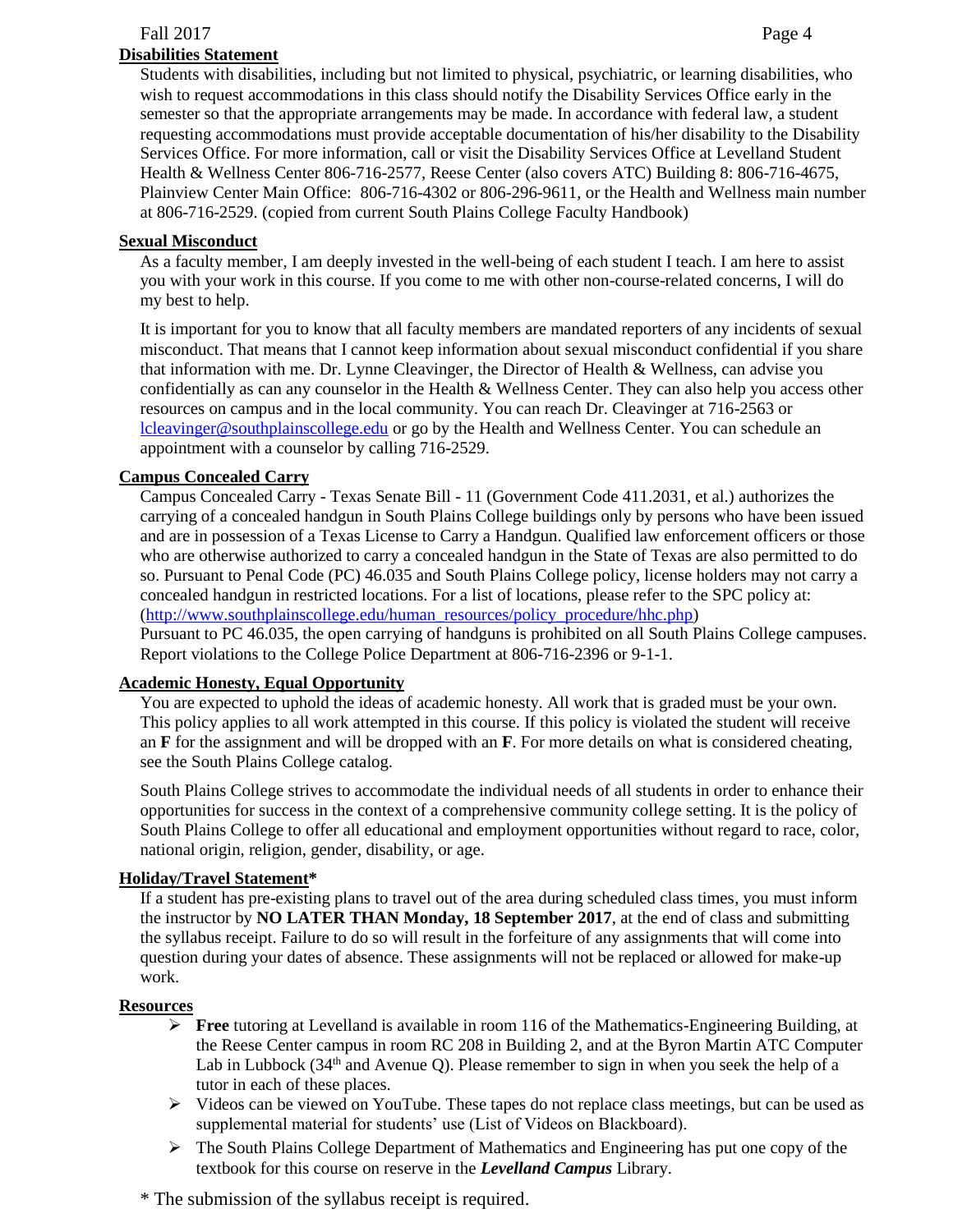### **Expectations of the Instructor**

The student is within all rights to expect that the instructor do the following:

- ➢ Show up, as scheduled, to teach all information pertaining to the course.
- $\triangleright$  Provide notice of any schedule changes.
- $\triangleright$  Maximize the time allotted for this course by assessing student aptitude of covered information at the close of each lecture, when time permits.
- $\triangleright$  Present the material in a manner that can generally be understood by the majority of the class.
- $\triangleright$  Be accessible to those who need assistance outside of the classroom setting, by way of email or in person, during office hours or reasonably scheduled appointment times.
- $\triangleright$  Hold to any assignment(s) given during the course of the semester unless removed.
- $\triangleright$  Uphold the policies of the college as it pertains to the student's welfare in the course.
- $\triangleright$  Not make any exceptions regarding the dismissal of any student from the course for reasons listed herein.
- $\triangleright$  Allow each student the opportunity to discuss the material presented during the lecture period.
- $\triangleright$  Provide examinations based on the information discussed in class that contain problems which use solving methods *similar* to those assigned from sections pertaining to the exam.

# **Expectations of the Student**

The instructor is within all rights to expect that the student do the following:

- $\triangleright$  Show up on time, as scheduled, to receive and learn all information pertinent to the course and be mindful of any schedule changes.
- $\triangleright$  If you are going to withdraw from this course, then *all withdrawals must be done by Thursday, 16 November 2017*. There will be no withdrawals given after this date.
- ➢ READ THE SYLLABUS!!! You will remain subject to the criteria outlined herein whether you read this or not, so it is in your best interest to do so!
- ➢ Take advantage of *all* resources available to you. In the collegiate setting, all students are considered adults and are expected to uphold conduct worthy of such consideration.
- $\triangleright$  Be mindful of the classroom setting and the roles therein. While student tuition is vital to the well-being of this academic institution, this does NOT warrant the concession of any instructor to you in a manner that compromises the integrity of the classroom setting and that of the institution itself.
- ➢ Bring all materials needed for the course and refrain from bringing anything that is not needed.
- ➢ Be willing to work together with **BUT NOT DO WORK FOR** – fellow classmates.
- ➢ Keep all homework assignments organized in a binder. This will prove to be helpful in preparing for the exams.
- ➢ *Write all graded work legibly and in pencil only. All work not done in pencil will not be accepted by the instructor and will cause you receive a grade of zero percent (0%) for the work in question.*
- $\triangleright$  Work homework early enough to get help, if needed.
- ➢ Turn all electronic devices *off* that have no use in the classroom setting. This means all music players, cellular telephones (or cell phones), pagers, etc. In the event that a cell phone must be on (family emergencies only), then the phone must be on vibrate mode and placed on your desk or table. If an unsanctioned device is in use during an exam, then its grade will be zero percent (0%) and possible removal from the course.
- ➢ Obtain all missed information and assignments from a fellow classmate. **NO LATE WORK will be accepted!!!**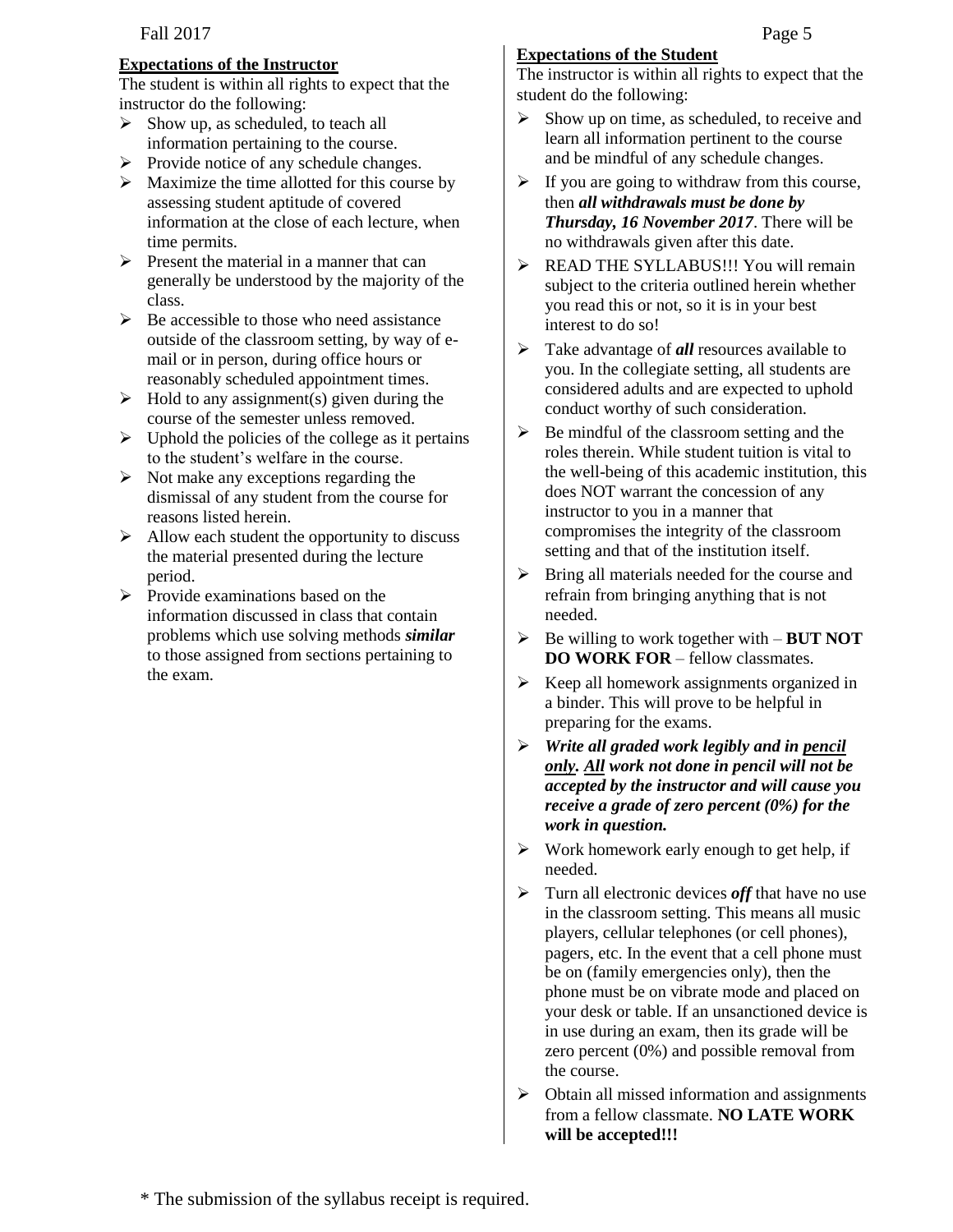## **Notes**

The student will be expected to take Cornell Notes over the next lecture (definitions, rules, and procedures) **before** the next class meeting. All examples will be completed in class. The notes must be complete and in the requested format for credit. This assignment is for all the respective points or none, there will be not partial credit for partial notes.

### **Portfolio**

You will keep a binder which will be used as a reference and study guide. Your portfolio should be brought to class every day! The portfolio will be checked twice randomly by the instructor during the semester. The materials to be included in the portfolio can be found on the Blackboard course. The portfolio has a procedure page available on the Blackboard course. Each section should be separated by a labeled divider. Homework, quizzes, exams, and other useful material will be kept in the portfolio. The evaluation of the portfolio will take into consideration

- a. How complete the notebook is,
- b. Its organization and neatness, and
- c. How well the directions were followed

#### *All printed material can be found on Blackboard for this course and needs to be read at least once during the semester.*

#### **Homework**

Achieving success in this class will require giving regular effort outside of class, meaning doing homework. If you plan to be successful in this class, expect to spend a **minimum** of 8 to 12 hours outside class every week maintaining or increasing your math skills. Homework is planed practice for students to master the skills taught in class and needed in higher-level mathematics courses.

Every student must do homework. Homework will be assigned daily. The assigned homework will be available on the South Plains College's Blackboard server, for printing. The homework will not be graded. However, the practice is required to more fully understand each topic and to successfully negotiate the quizzes and the exams.

#### **Quizzes**

Quizzes will be given or homework collected weekly to assess if the student is practicing and mastering their math skills (doing homework). Questions will be similar to the questions in the assigned homework. No make-up quizzes will be allowed. Fourteen (14) quizzes will be administered, however only ten (10) quizzes are counted in the one hundred (100) points for the course. The extra four (4) quizzes are built-in extra credit for the student.

#### **Looking Ahead to Calculus**

Blackboard has assignments called "Looking Ahead to Calculus". Students will be able to complete the assignments in the chapters covered in class for extra credit points. The student must show all their work and earn a 70%, for the student to earn the extra credit points. The assignments will be due on the day of the final exam.

> @1997 by Randy Glasbergen. E-mail: randyg@norwich.net http://www.norwich.net/~randyg/toon.html

"I forgot to make a back-up copy of my brain, so everything I learned last semester was lost."

\* The submission of the syllabus receipt is required.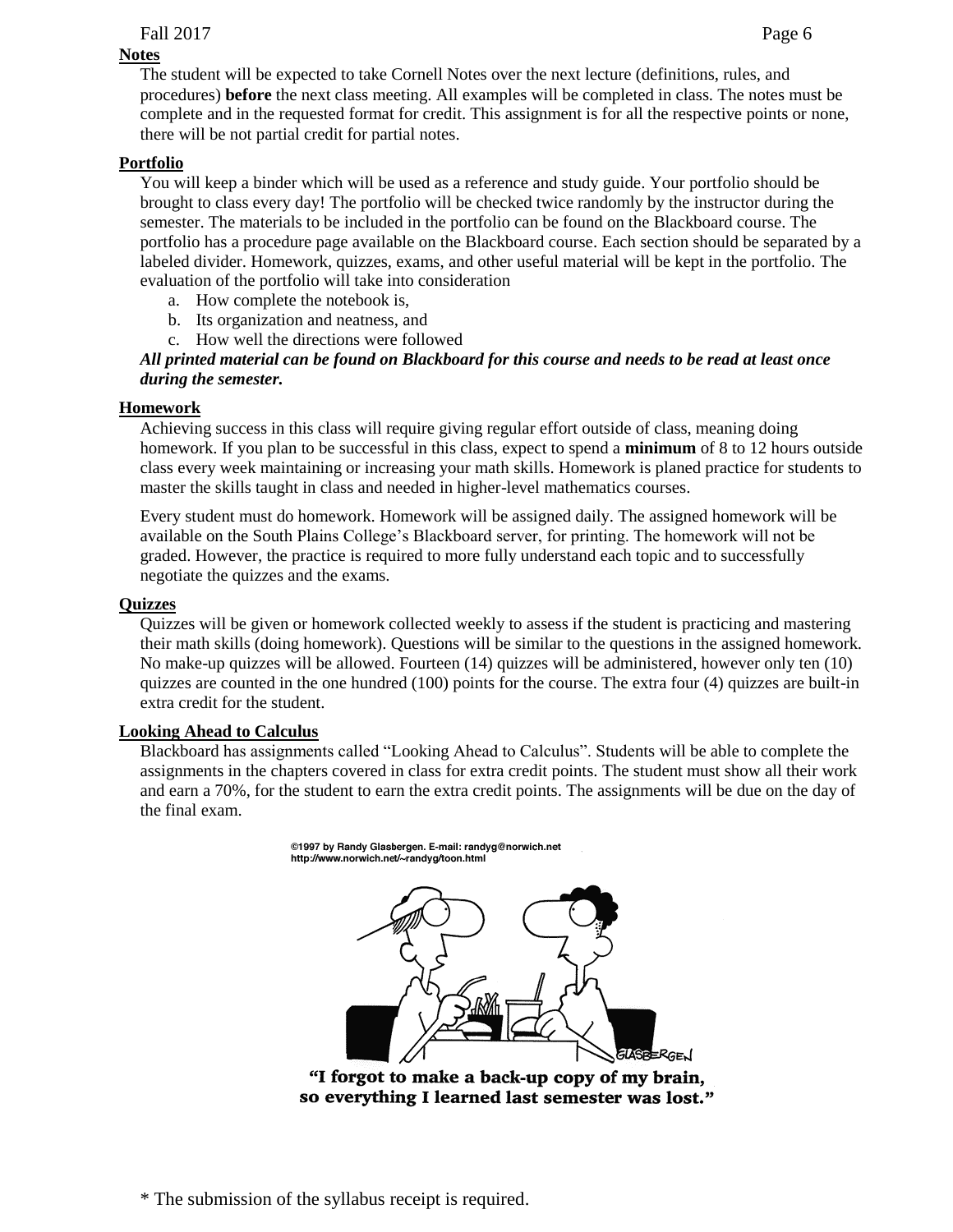## **Exams\***

Exams are used to assess the amount of the course objectives that the student has mastered. The answer boxed will be the answer graded and only one answer will be graded, so the answer seen will be the one graded. Tentative exam dates are noted in the class calendar. Students have the scheduled class time to take exams and the time scheduled by the college to take the final exam. No student will allowed to begin an exam after the first person has turned in their exam and left the classroom. If the student does poorly on their first exam, they are **required** to schedule an appointment to discuss their performance with the instructor in their office.

If a student should have to miss an exam, the instructor will consider replacing the missed exam with the final exam score if the following conditions have been met:

- 1. Turn in their syllabus receipt, and
- 2. Notify the instructor before the exam is missed.

## **Exam Corrections**

Students can correct one exam (excluding the final exam), of their choice, by the day of the class's final exam for seventy-five percent (75%) of their missed points. To complete the exam correction, the student will correct the questions missed on the exam on a different sheet of paper and return the corrections with the original exam.

## **Final Exam\***

There will be a **comprehensive** final exam at the end of the semester. Failure to attempt the final exam will result in a failing grade for the course. The final exam will be given at the scheduled time determined by South Plains College, not during class time. Conflicts in test schedules should be worked out with individual instructors. A student's library records and all financial records must be clear before the student will be allowed to take final examinations in any course.

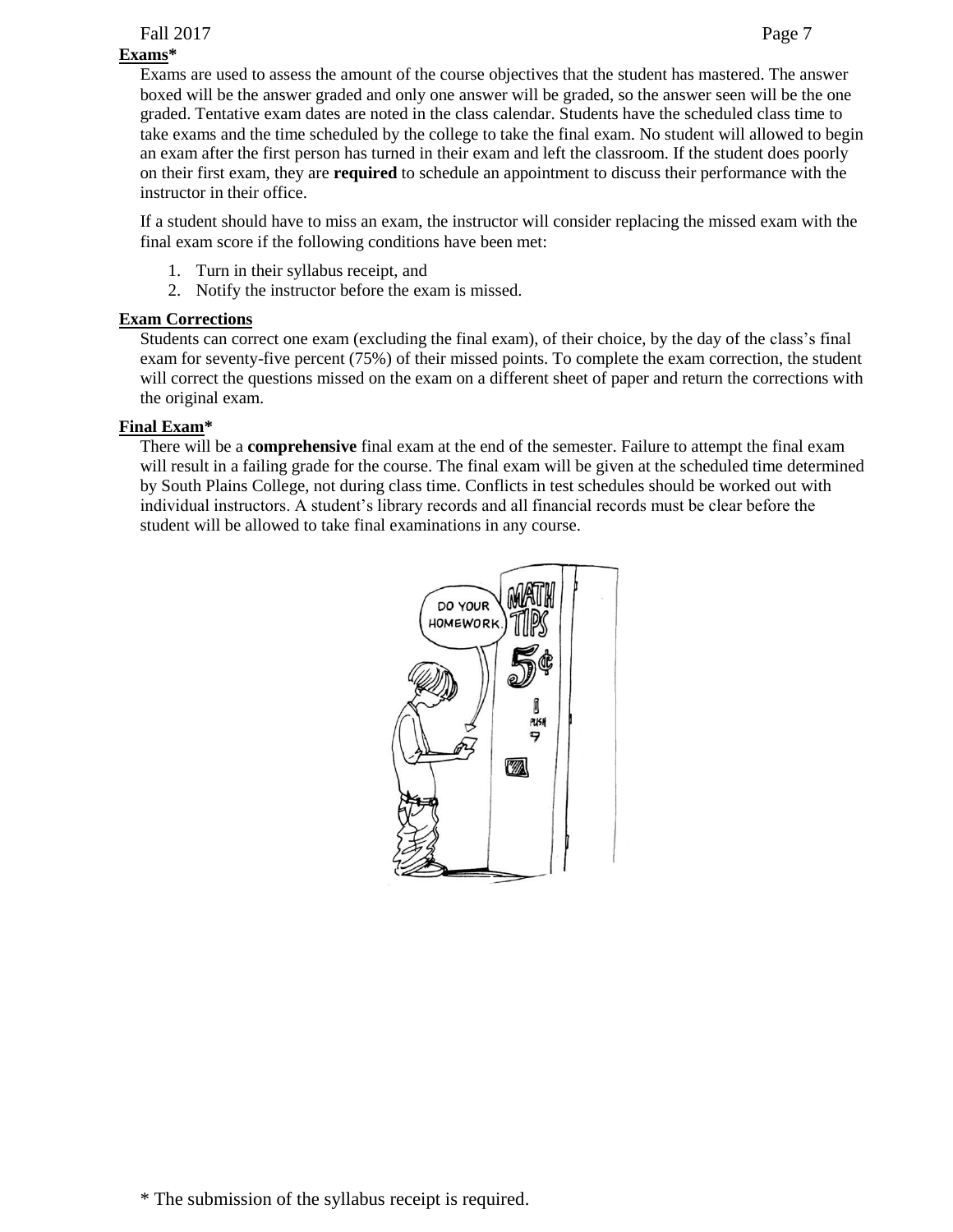Homework Assignments are *assigned* on the day shown in the chart.

| <b>Date</b>                   | <b>Topic</b>                                    | <b>Assignments</b>      |  |  |  |
|-------------------------------|-------------------------------------------------|-------------------------|--|--|--|
| Monday,                       |                                                 | Syllabus Search         |  |  |  |
| 28 August                     | Introduction                                    | <b>Syllabus Receipt</b> |  |  |  |
| <b>Outline for Exam 1</b>     |                                                 |                         |  |  |  |
| Wednesday,                    | Angles                                          | $#1-34$ all             |  |  |  |
| 30 August                     | Non-Acute Angles                                | $#1 - 18$ all           |  |  |  |
| Quiz 1 Due                    |                                                 |                         |  |  |  |
| Monday,                       | No Class - Labor Day                            |                         |  |  |  |
| 4 September<br>Wednesday,     |                                                 |                         |  |  |  |
| <b>6 September</b>            | <b>Trigonometric Functions</b>                  | $#1 - 20$ all           |  |  |  |
| $Q$ uiz 2                     |                                                 |                         |  |  |  |
|                               | Non-Standard Position Angles                    | #1-15 all               |  |  |  |
| Monday,                       | Using a Calculator                              | $#1-12$ all             |  |  |  |
| 11 September                  | Solving Right Triangles                         | #1-9 all                |  |  |  |
| Wednesday,                    | Law of Sines                                    | #1-9 all                |  |  |  |
| 13 September                  |                                                 |                         |  |  |  |
| 12 <sup>th</sup> Class Day    | Law of Cosines                                  | $#1 - 10$ all           |  |  |  |
| $Quiz$ 3                      |                                                 |                         |  |  |  |
| Monday,                       | <b>Triangle Applications</b>                    | $#1-23$ all             |  |  |  |
| 18 September                  | <b>Radian Applications</b>                      | $#1-10$ all             |  |  |  |
| Monday,                       | Exam 1 Due (12 points)                          |                         |  |  |  |
| 2 October                     |                                                 |                         |  |  |  |
|                               | <b>Outline for Exam 2</b>                       |                         |  |  |  |
| Wednesday,                    | <b>Binomial Expansion</b>                       | #1-25 all               |  |  |  |
| 20 September<br>Quiz 4        | <b>Complex Numbers</b>                          | $#1-30$ all             |  |  |  |
| Monday,                       | Quadratic Equations                             | $#1-25$ all             |  |  |  |
| 25 September                  | Other Types of Equations                        | $#1-30$ all             |  |  |  |
| Quiz 5                        |                                                 |                         |  |  |  |
| Wednesday,                    |                                                 |                         |  |  |  |
| 27 September                  | Inequalities in One Variable                    | $#1-30$ all             |  |  |  |
| Exam 1 Memory<br>Exam 1 Given |                                                 |                         |  |  |  |
| Monday,                       | Functions                                       | $#1-30$ all             |  |  |  |
| 2 October                     | <b>Characteristics of Functions</b>             | #1-29 all               |  |  |  |
| Exam 1Due                     | <b>Graphing Techniques</b>                      | #1-30 all               |  |  |  |
| Wednesday,                    | <b>Operations on Functions</b>                  | $#1-29$ all             |  |  |  |
| 4 October                     | <b>Inverse Functions</b>                        | #1-19 all               |  |  |  |
| Quiz 6                        | <b>Characteristics of Linear Functions</b>      | #1-29 all               |  |  |  |
| Monday,                       | Systems of Linear Inequalities in Two Variables | #1-14 all               |  |  |  |
| 9 October                     | <b>Quadratic Functions</b>                      | $#1-20$ all             |  |  |  |
| Quiz 7                        | Circles                                         | $#1-15$ all             |  |  |  |
| Monday,                       | Exam 2 Due (12 points)                          |                         |  |  |  |
| 16 October                    |                                                 |                         |  |  |  |
|                               | <b>Outline for Exam 3</b>                       |                         |  |  |  |
| Wednesday,                    | <b>Dividing Polynomials</b>                     | #1-16 all               |  |  |  |
| 11 October                    |                                                 |                         |  |  |  |
| Exam 2 Memory<br>Exam 2 Given | Zeroes of Polynomial Functions                  | $#1 - 12$ all           |  |  |  |
| Monday,                       | <b>Polynomial Functions</b>                     | #1-14 all               |  |  |  |
| 16 October                    | <b>Rational Equations</b>                       | $#1-10$ all             |  |  |  |
| Exam 2 Due                    | <b>Rational Functions</b>                       | #1-4 all                |  |  |  |
| Wednesday,                    | <b>Exponential Functions</b>                    | #1-13 all               |  |  |  |
| 18 October                    | <b>Logarithmic Functions</b>                    | $#1-25$ all             |  |  |  |
| Quiz 8                        | Properties of Logarithmic Functions             | $#1-20$ all             |  |  |  |
| Monday,                       | <b>Exponential and Logarithmic Equations</b>    | $#1-20$ all             |  |  |  |
| 23 October                    | <b>Systems of Equations</b>                     | #1-30 all               |  |  |  |